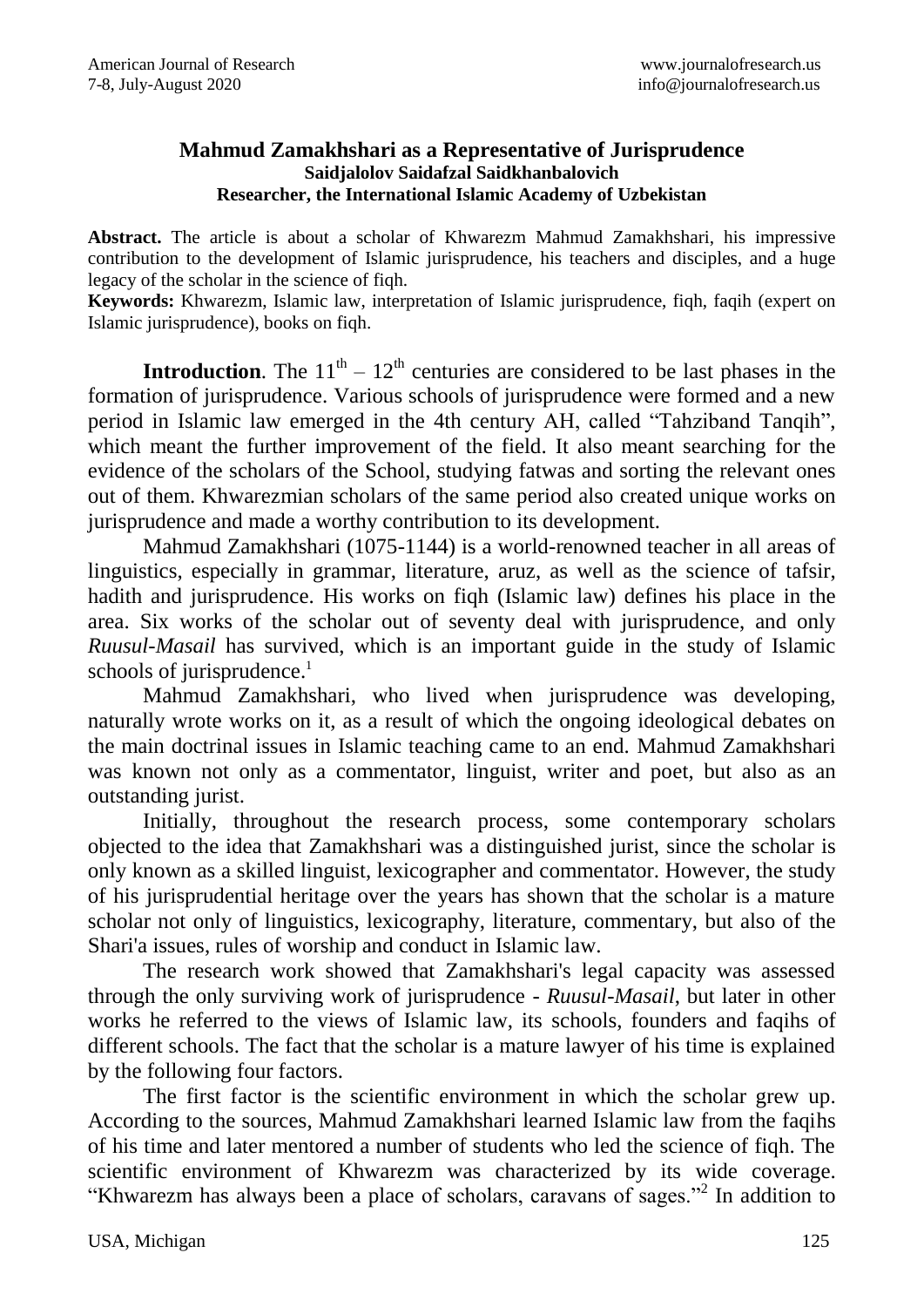the fields of Islamic sciences, other areas like tafsir, hadith, kalam and jurisprudence developed in the region. Al-Maqdisi, born in 1201, described the people of Khwarezm as: "They were the people abiding by figh, good manners and talent. I would not have been a student of Khwarezm without meeting the scholars of the Qur'an, jurisprudence and literature. "

The Khwarezmian faqihs belonged mainly to the Hanafi School. There was also a Shafi'i orientation in the region. Academician Z. Buniyatov (1921-1997) in his work *Gosudarstvo kharezmshakhov-anushteginido* noted that Khwarezm was a place of Shafi'i only in Khiva, and in other cities of the region, the Hanafi school of jurisprudence prevailed.<sup>3</sup>

Mahmud Zamakhshari (1075-1144), a prominent figure of this period, was mentioned in the sources as an adherent of the Hanafi School of Jurisprudence and a person who even felt proud of his beliefs. In Tashko'prizoda, in his book *Miftah as-Saada*, the scholar mentioned that he learned the science of jurisprudence from Sheikh ul-Islam Alouddin Sadid ibn Muhammad al-Hayati al-Khwarezmi. Zamakhshari was also educated by the famous jurist of his time, Qazi Abul-Husayn Ahmad ibn Ali Domgani (1090-1145).

The following Hanafi scholars are the disciples and followers of Mahmud Zamakhshari:

1. Ibrahim ibn Muhammad ibn Sadr ibr Ali Abu Ishaq al-Muazzin Al-Khwarezmi. He was one of the followers of Abu Hanifa in his time. He was born in 1165. Abu Bakr ibn al-Mubarak al-Shi'ar: He was highly esteemed and skilled in the sciences of Islam and Shari'a, an imam in the fields of fiqh, faraiz, tafsir, hadith, method and kalam, the sciences of grammar, vocabulary and etiquette. Zamakhshari was fond of his works and relied on them.

2. Abul-Makarim Muhammad ibn al-Mafohir al-Khwarezmi. Apprenticed under him was his brother's son Iftikhoruddin Jabir faqih. Zaynul-Mashayikh is known as Baqqali. Abul-Makarim *Commentary on Al-Asma al-Husna*, *Asrorul-Kutub*, *Iftikharul-Arab*, *Miftohut-Tanzil*, *At-Targhib fil-llm*, *At-Tarojum bil-Lisan al-A'ajim*. He is the author of such works as *Al-Asna fiy Sharh Asmail-Husna*, *Azkarus-Salat*, *Al-Hidaya fil-Ma'ani val-Bayan*, *At-Tanbih fiy I'jaz al-Qur'an*, *Kitab ut-Tafsir*. He died in Urgench in 1180.

3. Al-Muwaffaq ibn Ahmad ibn Muhammad al-Makki was known as the Khwarezmian Khatib in his time. He learned Arabic from Jarullah Mahmud az-Zamakhshari. The author of *Al-Maghrib* is the mentor of Nasir ibn Abdus-Sayyid Abul-Muayyad al-Matrizi. He was born around 1091. Al-Qifti mentioned in *Ahbar an-Nuhat* that he was a great writer competent in jurisprudence and etiquette. Najmuddin narrated the works of Muhammad ibn Hasan al-Shaybani from 'Umar ibn Muhammad ibn Ahmad al-Nasafi. He died in 1173.

4. Nasir ibn Abil-Makarim Abdus-Sayyid ibn Ali Abul-Muzaffar and Abul-Fath al-Matrizi, students of the Khwarezmian Khatib, imam on fiqh, dictionary and Arabic, author of the books *al-Maghrib* and *Commentary on the Commentary of Maqamat al-Hariri*, also known as the Caliph of Zamakhshari. He was born in 1142 in Urgench, Khwarezm, and died in 1213. He received the first lesson from his father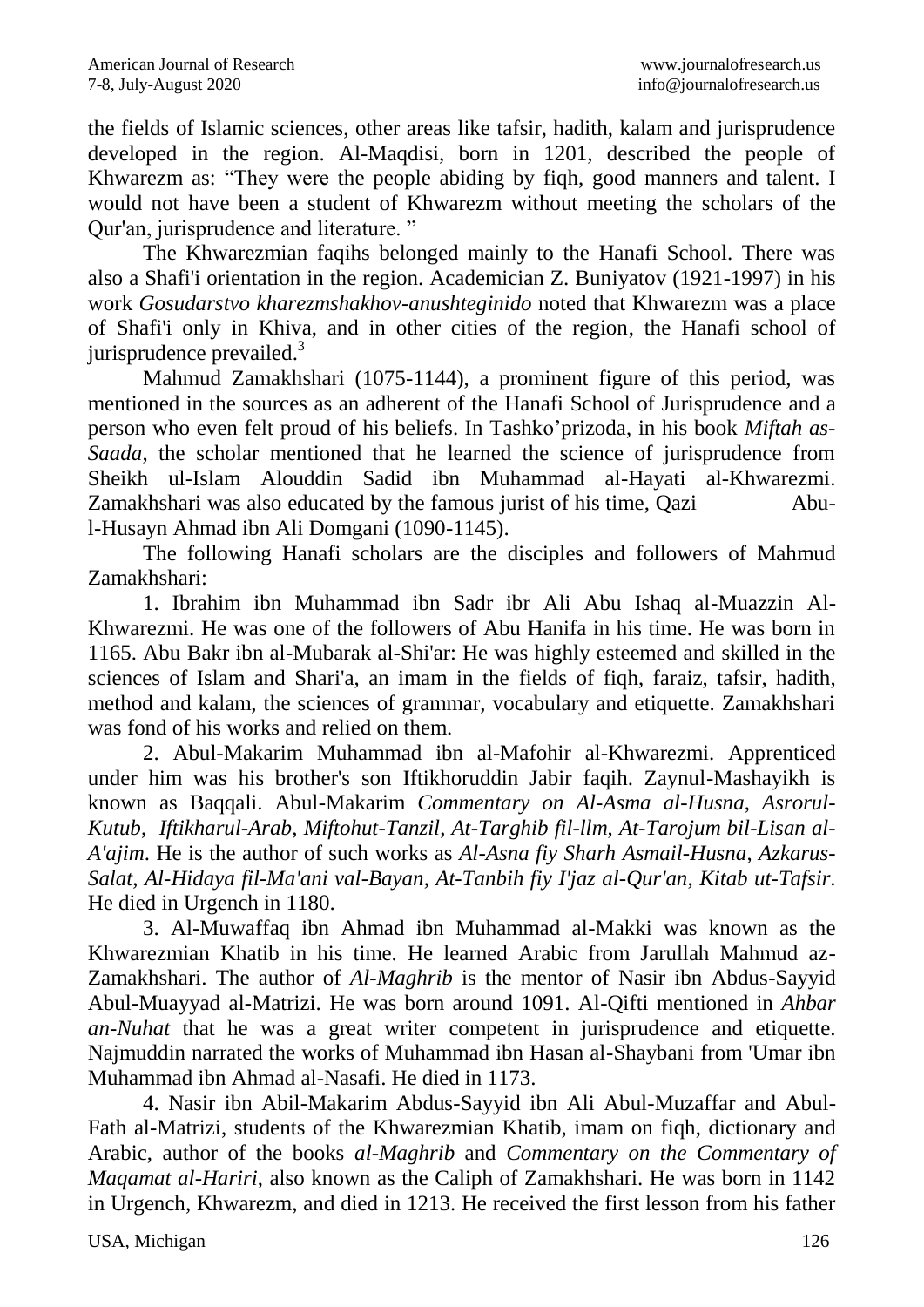Abdus-Sayyid from the Khwarezm Khatib Abul-Muayyad al-Muwaffaq ibn Ahmad ibn Muhammad al-Makki. Abu Abdullah took lessons in hadith from Muhammad ibn Ali at-Tajir. Historical sources state that he inherited 300 poems from him.

5. Al-Qasim ibn al-Husayn ibn Ahmad al-Khwarizmi An-Nahvi. He was born in 1111. Abul-Fath learned jurisprudence from Nasir ibn Abdus-sayyid al-Matrizi and took lessons of Arabic from him. He completed a three-volume commentary on Zamakhshari's *al-Mufassal* and called it *At-Tajmir*. There is a commentary on *Saqtuz-Zand*, a commentary on *Al-Maqamat*, a work on *At-Tawziyh*, a grammar work on *Az-Zavaya val-Habaya*, and a work on *Badayi al-Milh*. In 1220, he was executed by the Mongols.

The second factor is the fiqh works of Zamakhshari. Mahmud Zamakhshari wrote books dedicated to jurisprudence. The following works of the scholar on fiqh and its representatives are mentioned in the sources:

1. *Mujam al-Hudud* (Encyclopedia of Hadras), a work on the concept of "hadd" in Islamic law.

2. *Ar-Roiz fi llm al-Faraiz* (Teacher of the Faraiz Science), a guide to inheritance issues in Islamic Law.

3. *Ruus al-Masail al-Khilafiya Bayn al-Hanafiya va sh-Shafiiyya,* a work on the main issues that differ between the Hanafi and Shafi'i schools.

4. *Shaqaiq an-Nu'man fi Manaqib an-Nu'man* (In the Red Bouquet in the Tazkirah of Nu'man), a work dedicated to Imam Azam, Abu Hanifa Nu'man ibn Thabit, the founder of the Hanafi School.

5. *Shafil-'ay min Kalam al-Shafi'i* (The Healing Word of the Shafi'i), a work about the founder of the Shafi'i School, Imam Shafi'i.

6. At the same time, some sources state that Zamakhshari wrote a commentary on the famous Hanafi book *Mukhtasari Quduri***<sup>4</sup>** .

Of the six works of Mahmud Zamakhshari mentioned above, only the manuscript of *Ruus al-Masail* has been preserved. It should be noted that *Ruusul-Masail* is written in the style of comparative jurisprudence, and the author cites two, in some cases three, sectarian views on the same issue. The work shows that Zamakhshari had a deep knowledge of issues related to a number of jurisprudential schools. The scholar cited the issue of each school and put forward his argument as well<sup>5</sup>.

Third factor is the attitude towards fiqh in the works of Zamakhshari. Genre information, which today refers to the comparative study of conflicting issues between religious views, called doxography, has a special place in Zamakhshari's works. While writing about tafsir, hadith or fiqh, the scholar makes reference to the views of various schools of jurisprudence in Islam.

Imam Azam Abu Hanifa is one of the most influential commentators on Mahmud Zamakhshari's work, *Al-Kashshaf an Haqaq Qawwamiz at-Tanzil wa Uyun al-Aqawil fi Wujuh at-Tawil* (The Revealer of the hidden truths and narrations in the Qur'an). Nu'man ibn Thabit and his disciples, such as Muhammad ibn Hasan al-Shaibani, Abu Yusuf Ya'qub ibn Ibrahim al-Ansari, and Zufar ibn Huzail, narrated their views on the rules of jurisprudence derived from the verses.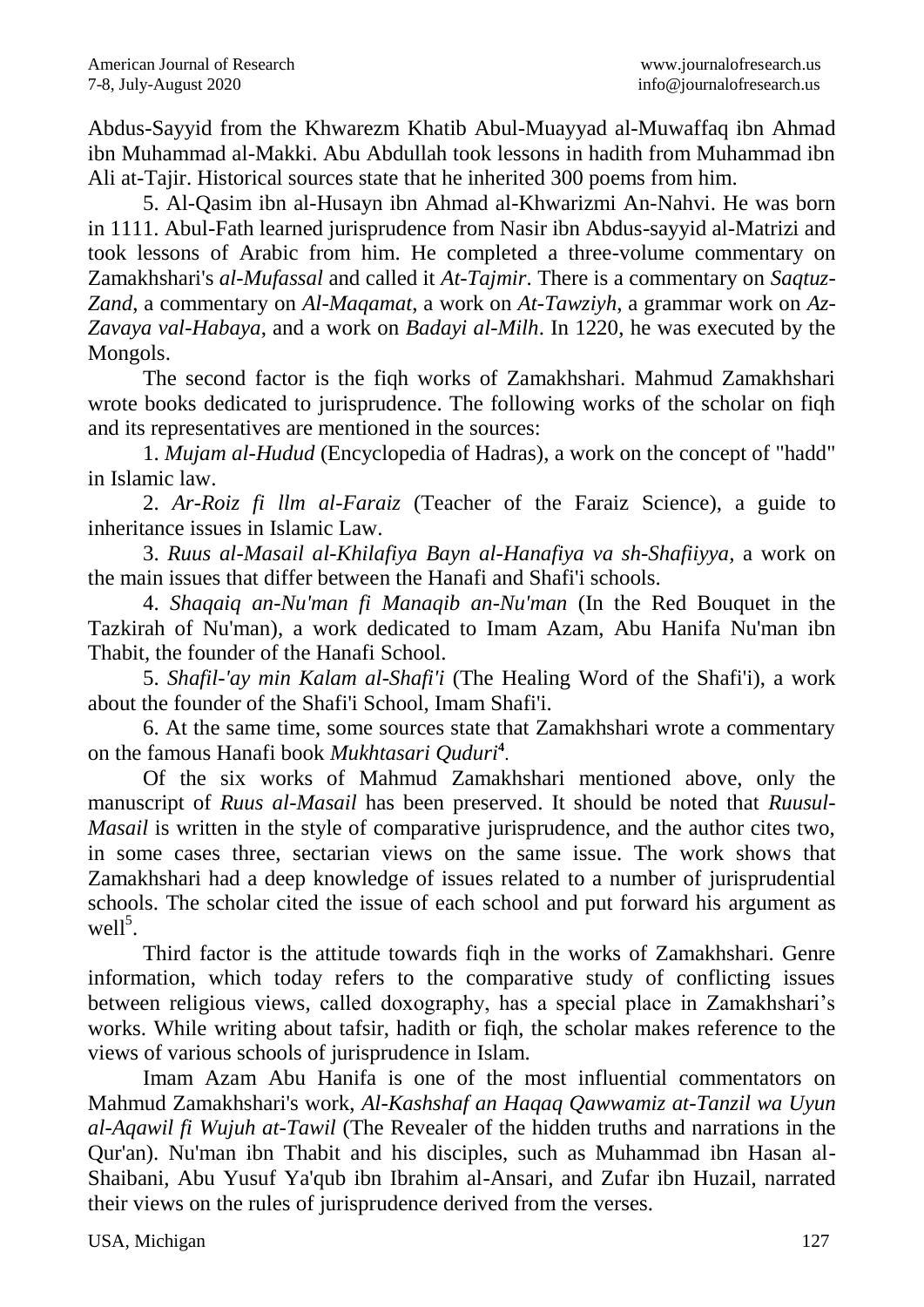Although Zamakhshari is a member of the Hanafi School, it is noteworthy that he respects the views of other schools.

The same can be observed in *Al-Faiq fi Gharib al-Hadith*, an authoritative source on hadith studies. In several passages of this work, which was highly regarded by Ibn Hajar Asqalani, who had an influential position among the scholars of hadith, Mahmud Zamakhshari expressed the views of various schools of jurisprudence. In this way, he explained the fatwas derived from the hadiths. In this work, Zamakhshari cites the Shari'ah rulings of different schools of thought, often expressing the same views of all schools, but in some places he says, "In the eyes of our masters" and in the other, "In our sight," which indicates he follows the Hanafi school.

Although Mahmud Zamakhshari was a mature jurist, he had a deep respect for scholars, especially scholars of jurisprudence and the founders of jurisprudential schools. In the literary heritage of the scholar, we come across the lines dedicated to the faqihs. In verse 114, chapter on the letter "Fa" in the poetry divan, Zamakhshari prays:

"Ala mashhad an-Nu'man, nuvvira kabruhu Kama navvara al-islamu balaka<sup>6</sup>"

 I begged Nu'man, Enlightened as you have turned your face to Islam, May Allah fill his grave with light!

From this verse, one can see that Mahmud Zamakhshari visited the grave of Imam Azam Abu Hanifa Nu'man ibn Thabit (699-767), the founder of the Hanafi school, in Baghdad, and prayed for him.

 Fourth factor is the recognition of fiqh potential of Zamakhshari in historical sources. Mahmud Zamakhshari's deep knowledge of jurisprudence is reflected in the sources. *Al-Qurashi* (1297-1373), *Al-Jawahir al-Muziya fi Tabaqat al-Hanafiya*, and *Ibn Qutlugbeka* (1399-1474), *Taju at-Tarajim fi Tabaqat al-Fuqaha al-Hanafiya* provide information on this subject. In particular, the scholar Abdulhay Laknavi, who left 110 books and pamphlets in the 19th century, wrote about Zamakhshari in his famous work *Al-favoid al-Bahiya fi Tarojum al-Hanafiyya* (Beautiful benefits from the biographies of Hanafi scholars). The scholar mentions Zamakhshari as one of the greatest faqihs of the Hanafi School. This definition is important in defining the scholar's place in the development of jurisprudence.

Mahmud Zamakhshari was active in the study and presentation of his works, including *Ad-Dur ad-Dair, Risala fiy Kalima ash-Shahada, Al-Qistas al-Mustaqim fi Ilm al-Aruz, Al-Muhajad bil-Masail.* An Iraqi scholar by Dr. Bahiyja Baqir al-Hasani Zamakhshari, who published a number of works, such as *Qasida al-Bawziyya, Al-Mufrad val-Muallaf Fin-Nahv, and Al-Mufrad Val-Murok fil-Arabiya,* in his preface to Nahwiyah, he stated that the scholar belonged to the Hanafi School of jurisprudence and respected this school.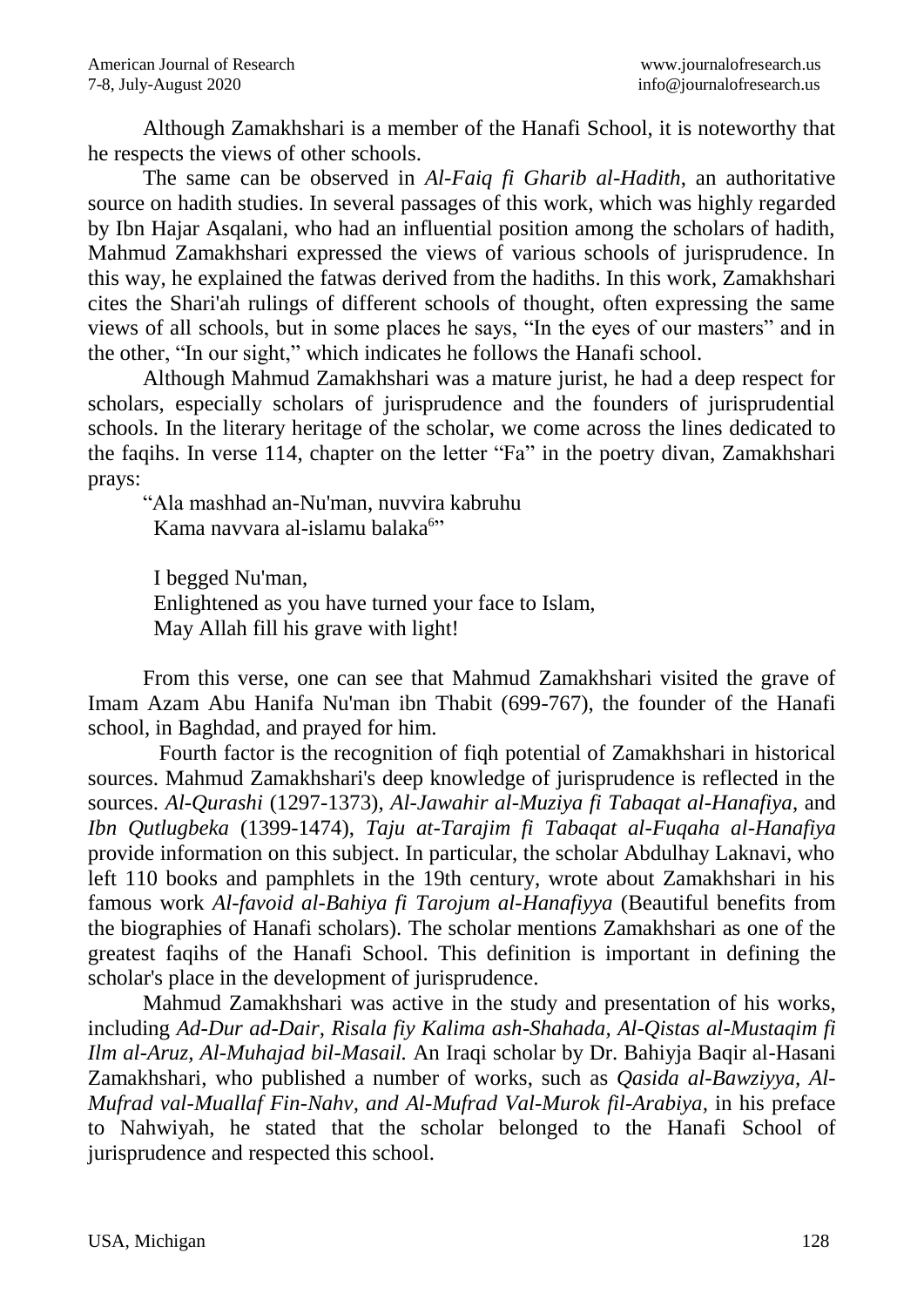In the preface to the publication of Zamakhshari's *Ruusul-Masail al-Khilafiya Baynal-Hanafiyya vash-Shafiiyya*, Dr. Abdullah Nazir Ahmad also stated that the scholar was a faqih of the Hanafi School.

We can see similar ideas in the research on Zamakhshari conducted in the late 20th century. In particular, in 1977, the Cairo-based Dorus-saqofa li-t-Tiba'a wa-n-Nashr wa-t-Tavzi published a treatise by Dr. Mustafa Ayatollah Shirazi entitled *Zamakhshari as a Linguist and Commentator*. In this book, devoted to Zamakhshari's scholastic work, in particular his contribution to the development of linguistics and commentary, Ayatollah Shirazi notes, "The scholar is a faqih whose thoughts are a document for others".

Based on the above information, the following conclusions can be drawn:

1. Mahmud Zamakhshari was well versed in the science of jurisprudence and its foundations;

2. In his commentary on the verses of the Qur'an, he elaborated on the issues of jurisprudence arising from them and cited the views of various schools;

3. The scholar stated not only the teachings of the various schools, but also the evidence on which they relied;

4. Mahmud Zamakhshari, as a representative of the Hanafi School, approached the issues of fiqh from the point of the Hanafi Madhab.

All in all, the study of Zamakhshari's jurisprudential works allows to study some unidentified aspects of the scholar's scientific activity and reach analytical conclusions on the development of jurisprudence and its schools in Central Asia, especially in Khwarezm during the  $10^{th}$ -11<sup>th</sup> centuries.